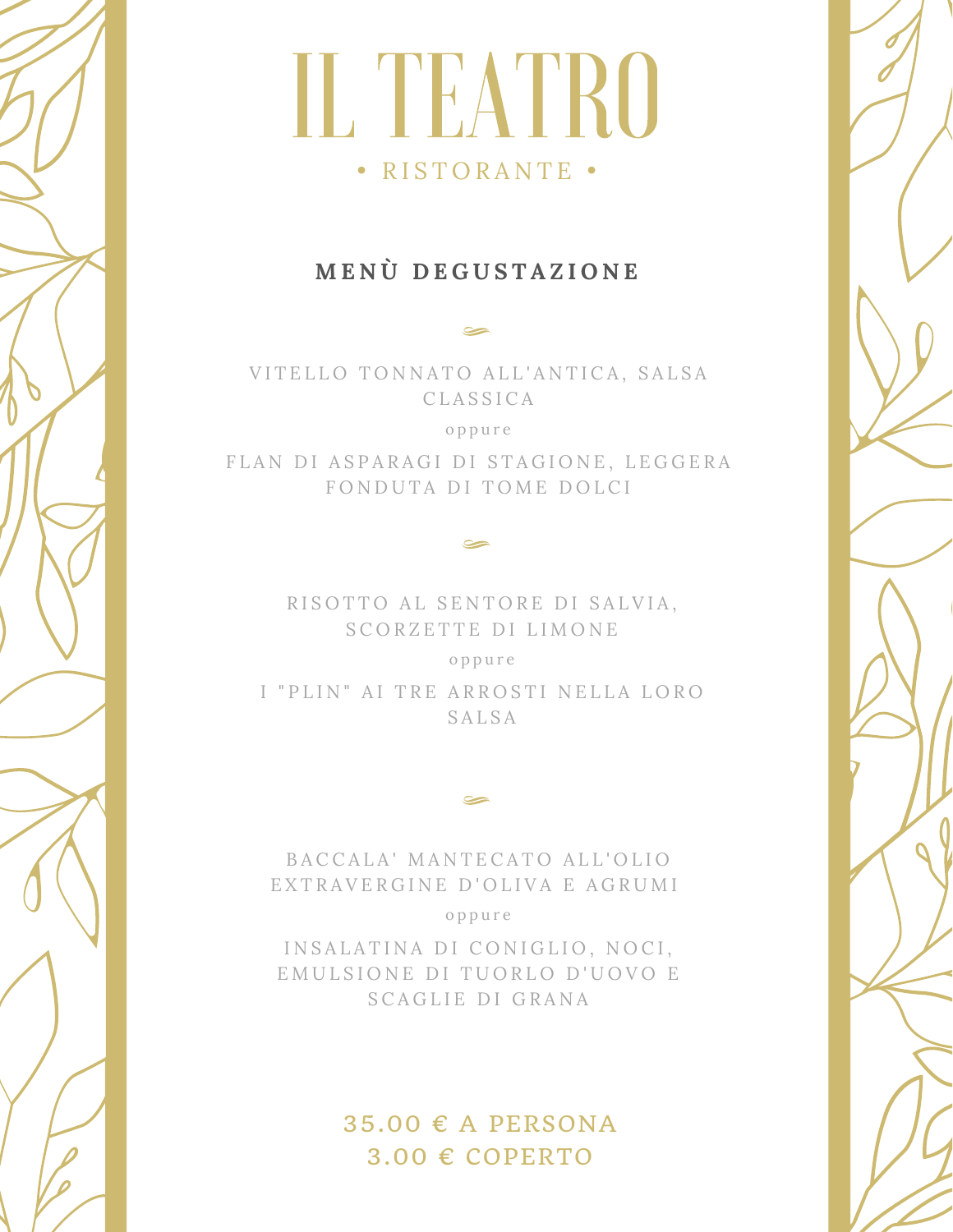#### • RISTORANTE •

#### **A N T I P A S T I**

| VITELLO TONNATO ALL'ANTICA,<br>SALSA CLASSICA                            | $10.00 \in$ |
|--------------------------------------------------------------------------|-------------|
| SAUTE' DI COSCE DI RANA, AGLIO E<br>PREZZEMOLO                           | $12.00 \in$ |
| INSALATA DI SEPPIOLINE,<br>SEDANO, POMODORI SECCHI E<br>OLIVE TAGGIASCHE | $12.00 \in$ |
| FLAN DI ASPARAGI DI                                                      |             |

 $10.00 \in$ FLAN DI ASPARAGI DI STAGIONE, LEGGERA FONDUTA DI TOME DOLCI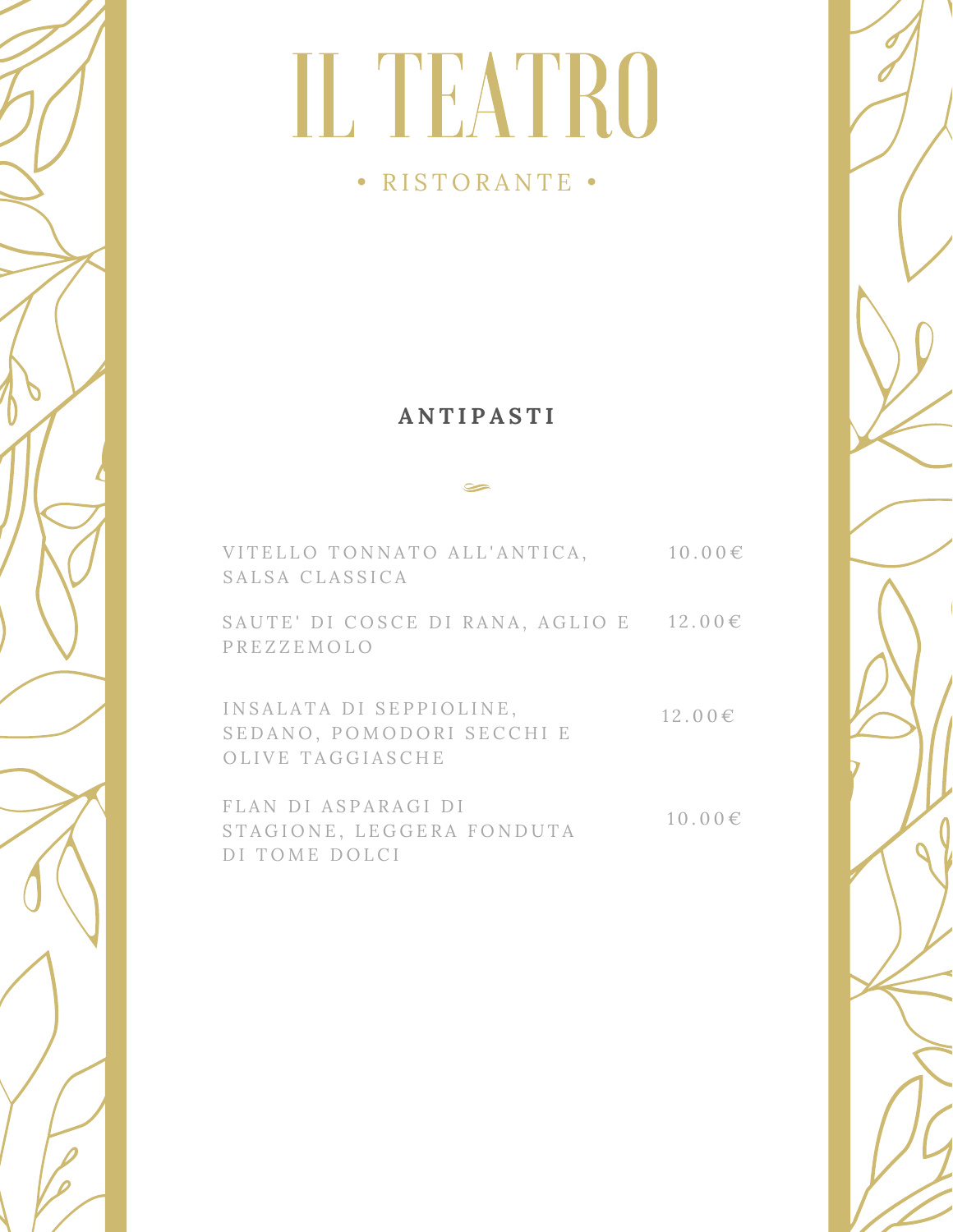#### • RISTORANTE •

#### **P R I M I**

#### $\blacktriangleright$

| RISOTTO AL SENTORE DI<br>SALVIA, SCORZETTE DI LIMONE                    | $14.00 \in$ |
|-------------------------------------------------------------------------|-------------|
| TAJARIN "30 TUORLI" AL RAGU' DI<br>CHIOCCIOLE METODO CHERASCO           | $16.00 \in$ |
| SPAGHETTONE SENATORE<br>CAPPELLI, PESTO DI PISTACCHIE<br>BURRATA FRESCA | $16.00 \in$ |
| I "PLIN" AI TRE ARROSTI NELLA<br>LORO SALSA                             | $14.00 \in$ |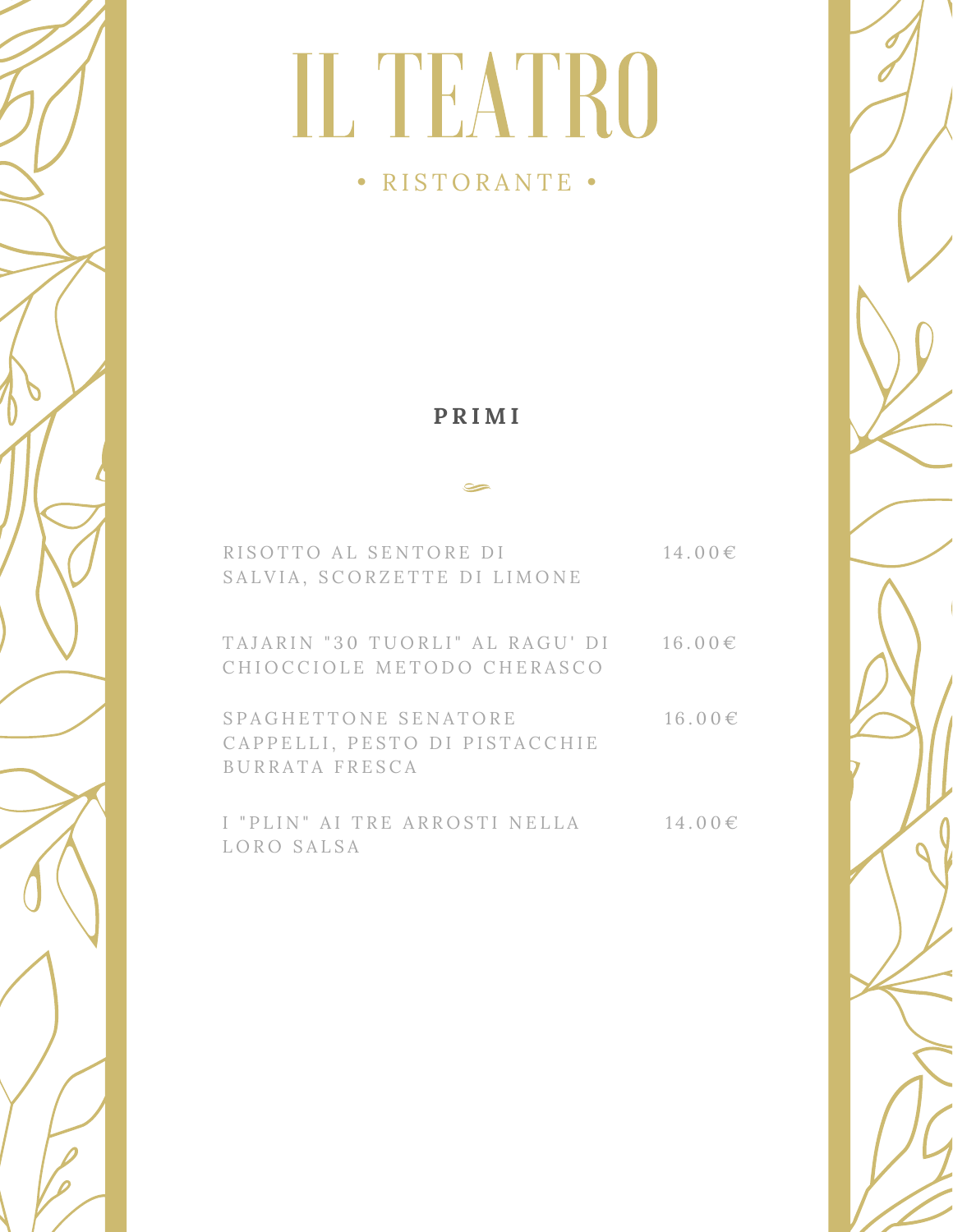### • RISTORANTE •

#### **S E C O N D I**

| LUMACHE CROCCANTI, RICOTTA<br>FRESCA E PERE ALLA RIDUZIONE DI<br>VINO ROSSO       | $20.00 \in$ |
|-----------------------------------------------------------------------------------|-------------|
| TAGLIATA DI FASSONA PIEMONTESE,<br>CONTORNO DI PATATE DUCHESSA                    | $22.00 \in$ |
| INSALATINA DI CONIGLIO,<br>NOCI, EMULSIONE DI TUORLO<br>D'UOVO E SCAGLIE DI GRANA | $18.00 \in$ |
| BACCALA' MANTECATO ALL'OLIO<br>EXTRAVERGINE D'OLIVA E<br>AGRUMI                   | $18.00 \in$ |